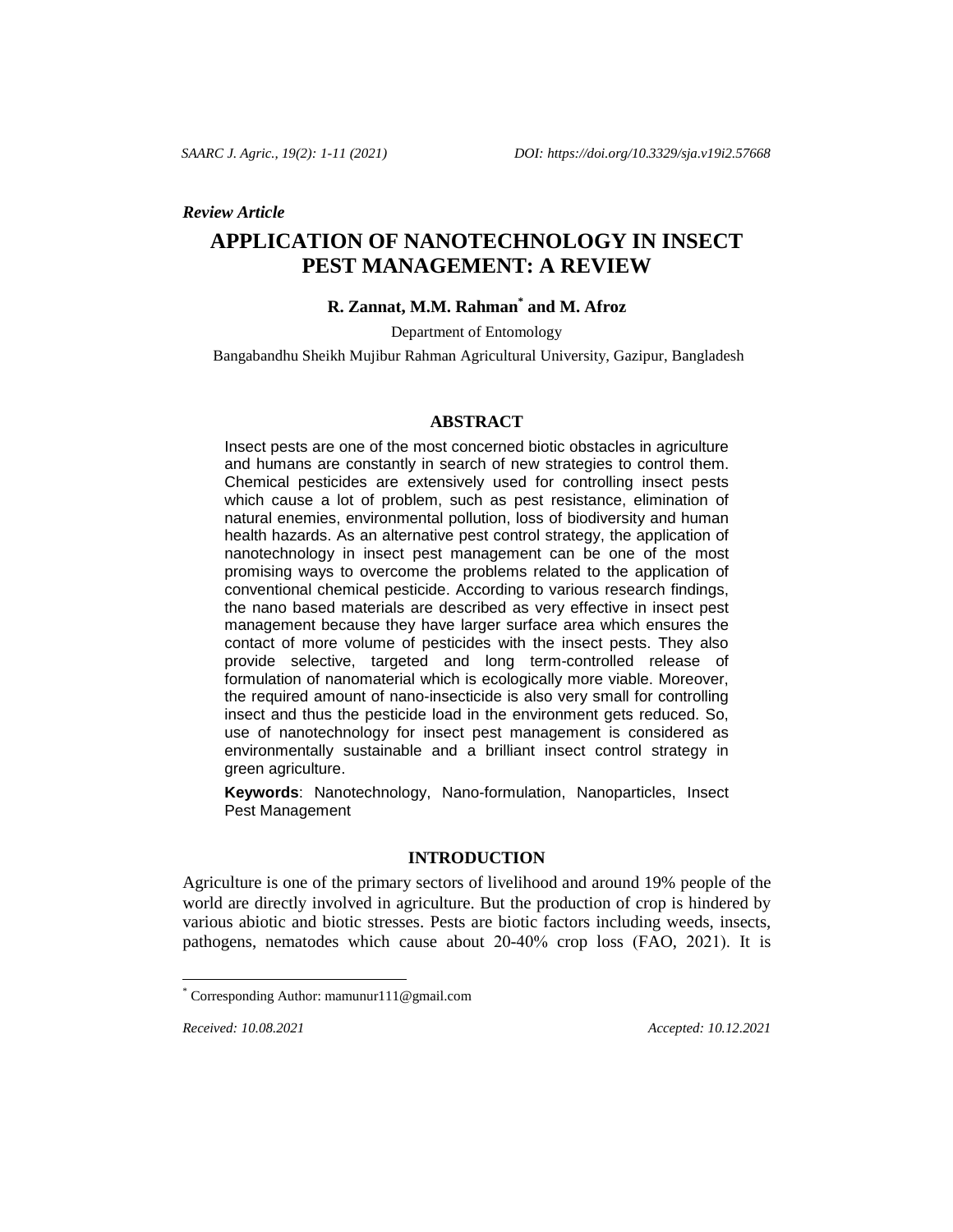estimated that 18-20% of the produced crop is destroyed by the insect pests worldwide (Arora and Sandhu, 2017). Larvae and adult insects have been most lethal for the crop plants. To control insect pest humans have been taking various management techniques from the very beginning to present such as cultural method, mechanical method, biological method, chemical method, etc. The chemical control method in which synthetic pesticide is used, has become popular to farmers. It is now considered as an important input for increasing crop productivity and crop protection in modern agriculture. Approximately, 2 million tons of pesticides are used annually, which consists 29.5% of insecticides (Zhang, 2018). The inconvenience related to traditional pesticide formulation includes the use of poor dispersion, harmful solvent, dust, drift etc. As a result, more than 90% pesticides are run off into the environment and remain in agricultural products during the process of application (Zhao et al., 2017). Disorganized and excess use of this toxic chemicals result in so many problems, such as pest resistance, outbreak, environmental pollution, loss of biodiversity leading to ecological imbalance and human health hazards (Raju, 2019). Additionally, bioaccumulation can occur by the accumulation of active ingredients or their metabolites in the environment or in the organisms and by these process pollutants entering in the food chain cause a serious threat to both wildlife and humans (Stadler et al., 2018). Majority of the active ingredients of these pesticides are water insoluble organic compounds and need to add carrier material in order to make a suitable formulation which is conducive to spray application at the field level (Ghormade et al., 2011). The indiscriminate use of conventional pesticide can also lead to the elimination of the natural enemies of insect pests, as there is lack of selectivity in formulation (Khan et al., 2015). So, they need to be replaced by an alternative insect pest control strategy that can overcome the above mentioned problem.

Nanotechnology is considered as the fifth revolutionary technology of the last hundred years (Chhipa, 2017). In the recent two decades, the knowledge accumulated in these areas is being transferred and adapted in the agricultural sector to utilize it for the development of plant protecting agrochemicals (Mattos et al., 2017). Nanotechnology is the control of object at dimensions between 1 to 100 nanometers (nm) where unique phenomena involved novel applications (Chowdappa and Gowda, 2013). The properties of nanoscale materials namely physical, chemical and biological are completely distinct from their bulk materials and individual molecules (Li et al., 2001).

Using of nanotechnology for the insect pest management is one of the alternatives to overcome the problems related to the use of conventional pesticide and it is an emerging tool in agriculture for controlling insect pests. Nano-insecticides are plant protection chemicals, in which either the active ingredient or the carrier molecule is developed through nanotechnology. The absolute small size of nanomaterials is the blessings. Having smaller size, nanoparticles have larger surface area and thus more volume of pesticides gets contact with the insect pests (Rajna et al., 2019). The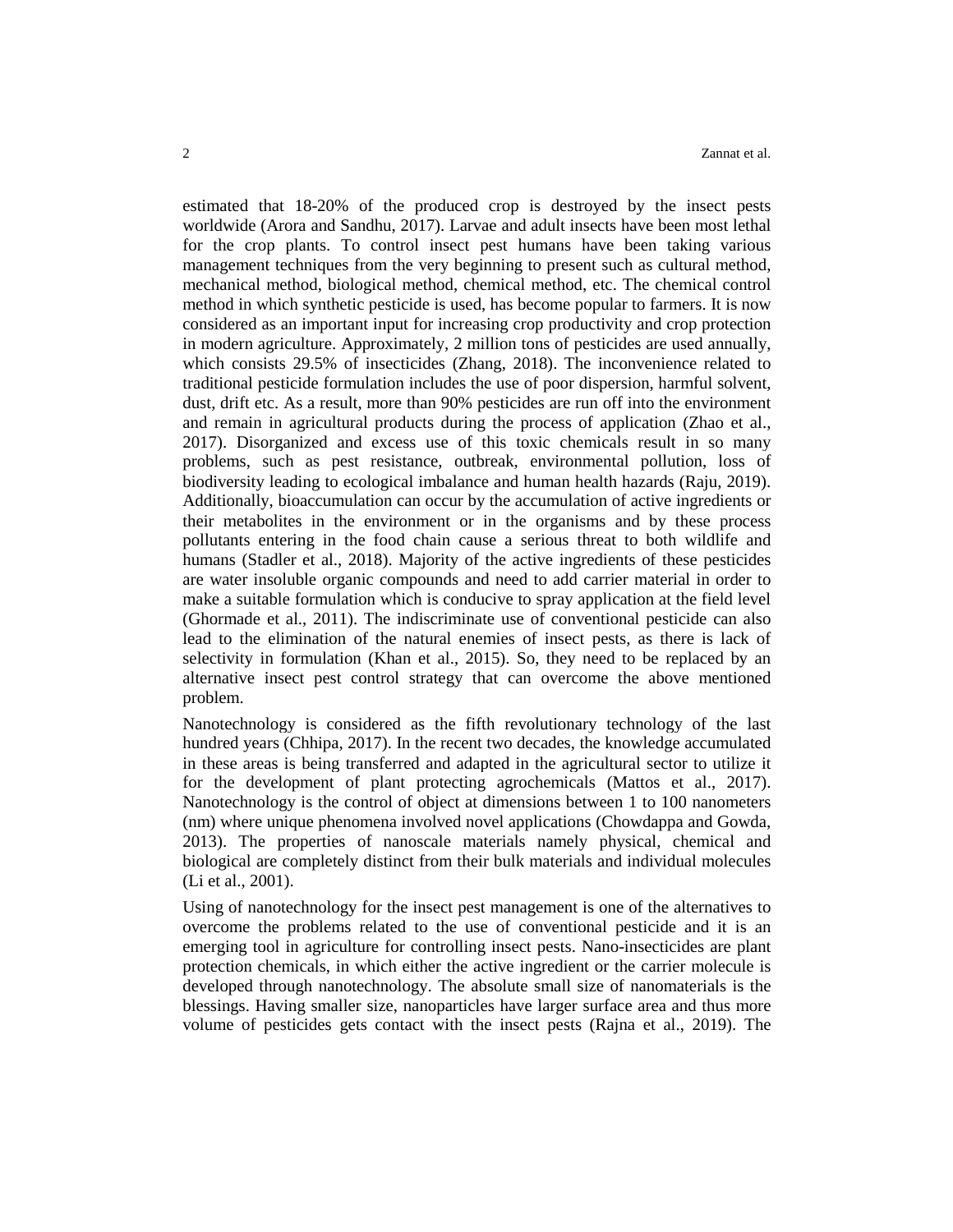amount required from nano-pesticides is very small for effective pest management and it can reduce the pesticide load on the environment (Kumar et al., 2015). Moreover, nano-formulation provides selective, targeted and long term controlled release of pesticides, which is ecologically more viable. The desired material can be transferred into the plant or insect effectively in the form of nanoparticles, nanocapsule, nanogel and nano-emulsion (Raju, 2019). There are a lot of beneficial effects of nano-insecticides over traditional synthetic chemical insecticides for controlling insect pest. Therefore, the current endeavor is aimed to review current knowledge and application of nano-insecticides for insect pest management, and to explore the potentials of this emerging technology in Entomology.

# **The scope and approach of implying nanomaterials in modern insect pest management**

Nanoparticle engineering is one of the latest technological innovations which demonstrate unique targeted characteristics with elevated strength. Norio Taniguichi, a professor at Tokyo University of Science first coined the term "nanotechnology" in 1974 (Khan and Rizvi, 2014). The nanotechnology is the branch of engineering which deals with the manipulation dimensions of individual atoms and molecules less than 100 nanometers (Raju, 2019). Nanotechnology has long been introduced in multiple disciplines and is a recent technological innovation in agriculture (Gogos et al., 2012). Any particles with dimension less than 500 nm that exhibit novel properties is accepted as nano-based pesticide formulations (Kah and Hofmann, 2014). Nanomaterials have a great promise for the management and control of insect pest. These include insect pests management through the formulations of nano based insecticides, transfer of nano-particle-mediated gene or DNA in plants for the development of insect pest resistant varieties, agricultural productivity enhancement using nanoparticles (encapsulation) for slow release (Bhan et al., 2018). It is also reported that calcium carbonate nanoparticles can enhance plant insect pest tolerance (Hua et al., 2015).

Some nano-based insecticides are synthesized by using oil in water emulsion system (micro-emulsion and nano-emulsion) and the conversion of emulsion to organic nanoparticles (Elek et al., 2010). Nano-insecticides can also be prepared by directly processing into nanoparticles or by loading insecticides with nanocarriers in delivery systems (Urkude, 2019). It would appear that some nano-based insecticides have already been on the market for several years. Some nano particles work against insect pests are given in Table1.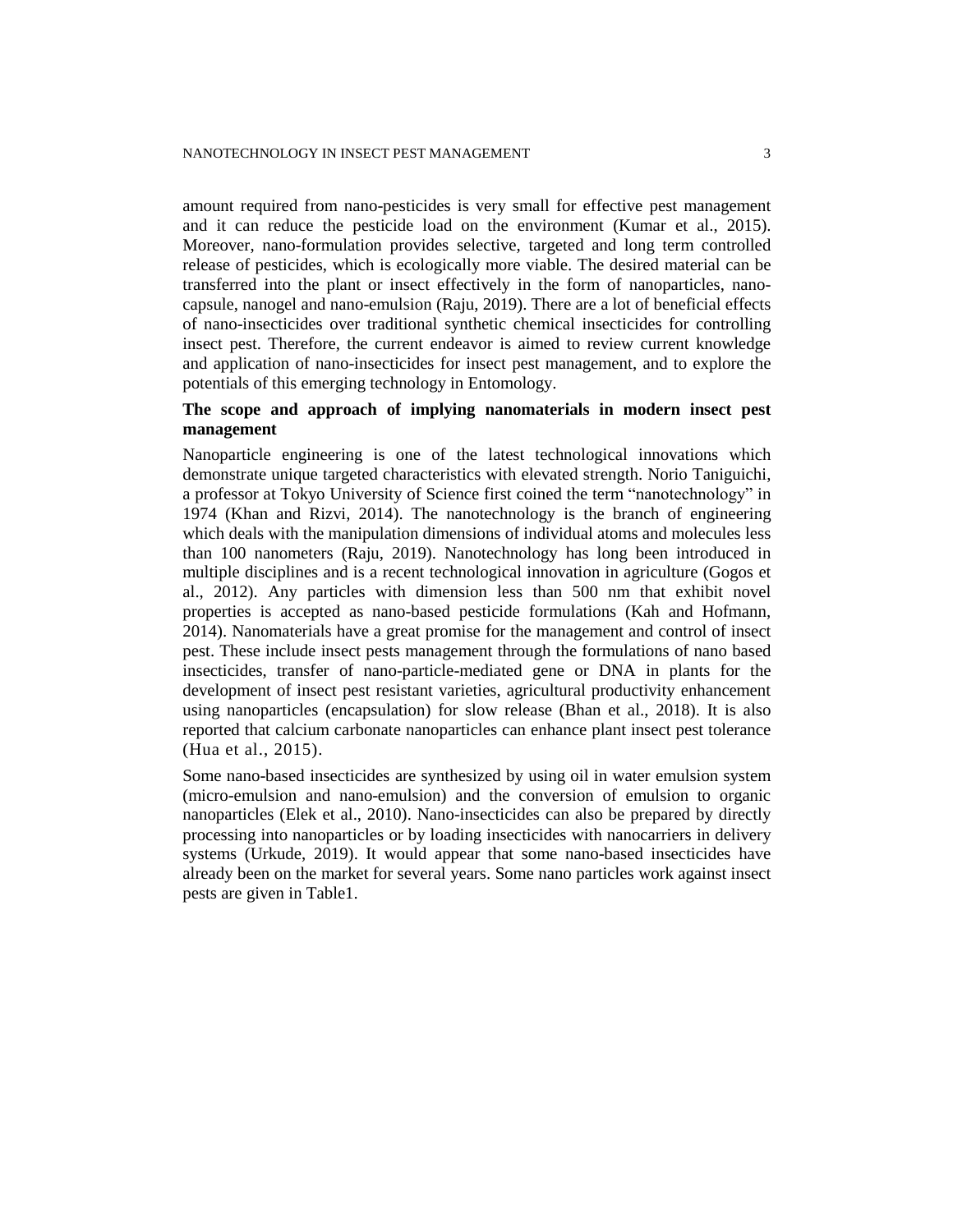| Nanoparticle                                | Active Ingredient                        | <b>Target Organism</b>                      | Reference                |
|---------------------------------------------|------------------------------------------|---------------------------------------------|--------------------------|
| Nanoencapsulation                           | Essential oil (EO)<br>of Carum copticum  | Diamondback moth<br>(Plutella xylostella)   | Jamal et al. (2013)      |
| Myristic acid-chitosan<br>nanogels          | Essential oil (EO)<br>of Carum copticum  | Wheat weevil<br>(Sitophilus granarius)      | Ziaee et al. $(2014)$    |
| Polyethylene glycol<br>coated nanoparticles | Essential oil of<br>garlic               | Red flour beetle<br>(Tribolium castaneum)   | Yang et al. (2009)       |
| Nanogel                                     | Methyl eugenol                           | Oriental fruit fly<br>(Bactrocera dorsalis) | Baghat et al.<br>(2013)  |
| Nanocapsules                                | Pyridalyl                                | Cotton bollworm<br>(Helicoverpa armigera)   | Saini et al. (2014)      |
| Nanocapsules with<br>azidobenzaldehyde      | Methomyl                                 | Armyworm<br>(Spodoptera frugiperda)         | Sun et al. (2014)        |
| Chitosan-coated<br>nanoformulations         | Pyrifluquinazon                          | Green peach aphid<br>(Myzus persicae)       | Kang et al. (2012)       |
| Chitosan nanocarrier                        | Nomuraearileyi                           | Tobacco cutworm<br>(Spodoptera litura)      | Chandra et al.<br>(2013) |
| Nano dust                                   | Nano-Al <sub>2</sub> O <sub>3</sub> dust | Rice weevil<br>(Sitophilus oryzae)          | Stadler et al.<br>(2010) |
| Nano-DEPA<br>(diethylphenylacetamide)       | <b>DEPA</b>                              | Mosquito<br>Culex<br>quinquefasciatus)      | Balaji et al.<br>(2017)  |

Table 1. Some nanoparticles and their active ingredients used against insect pests.

#### **Emerging field of nano-pesticides for controlling insect pests**

Various types of nano-formulations are mostly used to control insect pest. Any formulation with nanometer size ingredients and consist organic polymers or inorganic metal oxides are regarded as nano-formulation (Raju, 2019). The principal objectives of nano-pesticide formulations are: (a) to increase the solubility of poorly soluble active ingredients (a.i.) or (b) to release the a.i. in a slow/targeted manner and/or protect the a.i. against premature degradation (Shah et al., 2016). A wide variety of natural or synthesized particles such as metal, metal oxides, non-metal oxides, carbon, silicates, ceramics, clays, layered double hydroxides, polymers, lipids, dendrimers, proteins, quantum dots etc. used for production of pesticide nanoformulations (Niemeyer et al., 2001). Among the nano structured system, polymeric nano-particles are used for controlled release formulation (Sun et al., 2014). Recently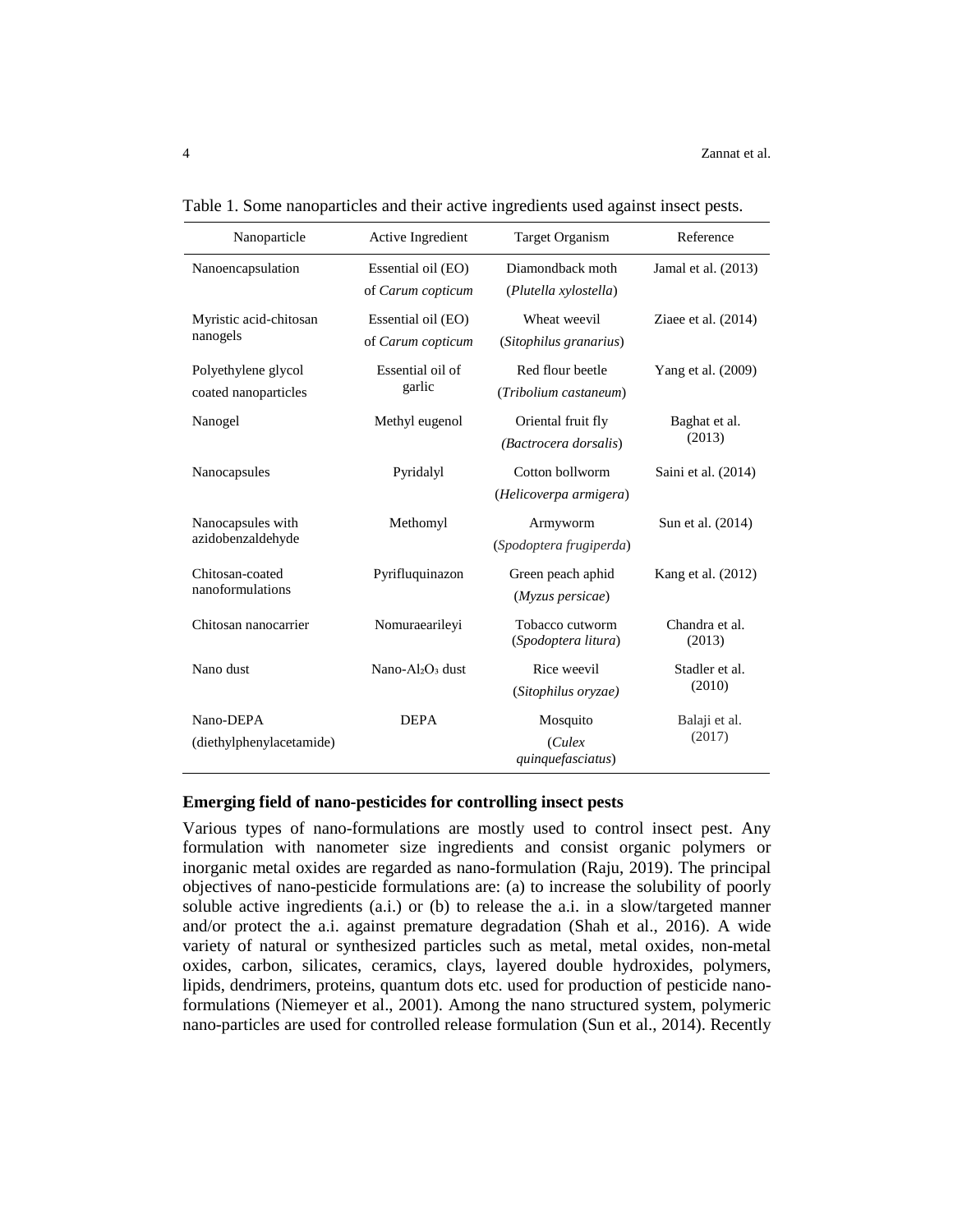they are used for the delivery of pesticide where the active ingredients are loaded with polymer, which are within the nano range of 1-1000 nm (Nuruzzaman et al., 2016). The most used nano-based insecticides are nano-emulsions, nano-particles and nano-capsules (Fig. 1). Besides this, nanogel, nanosphere, nanosuspension are also popular nano-system in insect pest management.



Figure 1. The most used nanosystems in insect pest control (Medina-Pérez et al., 2019).

#### **Nano-formulations used in insect pest management**

#### **Nano encapsulation**

The coating of various substances within another material at various sizes in the nano-range and through which a chemical is slowly but efficiently released is called nano-encapsulation (Ragaei and Sabry, 2014). In the process of nanoencapsulation, individual particles or droplets of solid or liquid core material are surrounded or covered with a continuous film of polymeric material. This ensures the release of the pesticide only in the targeted environment like in specific pH (e.g., in the stomach or inside a cell), specific temperature, moisture, external ultrasound frequency or in the occurrence of explicit compounds (Urkude, 2019). Li et al. (2016) stated that nanocapsules exhibited a higher release rate than the microcapsules because materials with smaller size have larger surface areas being exposed to the surroundings. It is the most vital technique for the protection of plants against insect pest. It has a lot of application in insect pest management. Schematic diagram of nanoencapsulation in pesticide applications is shown in Fig. 2.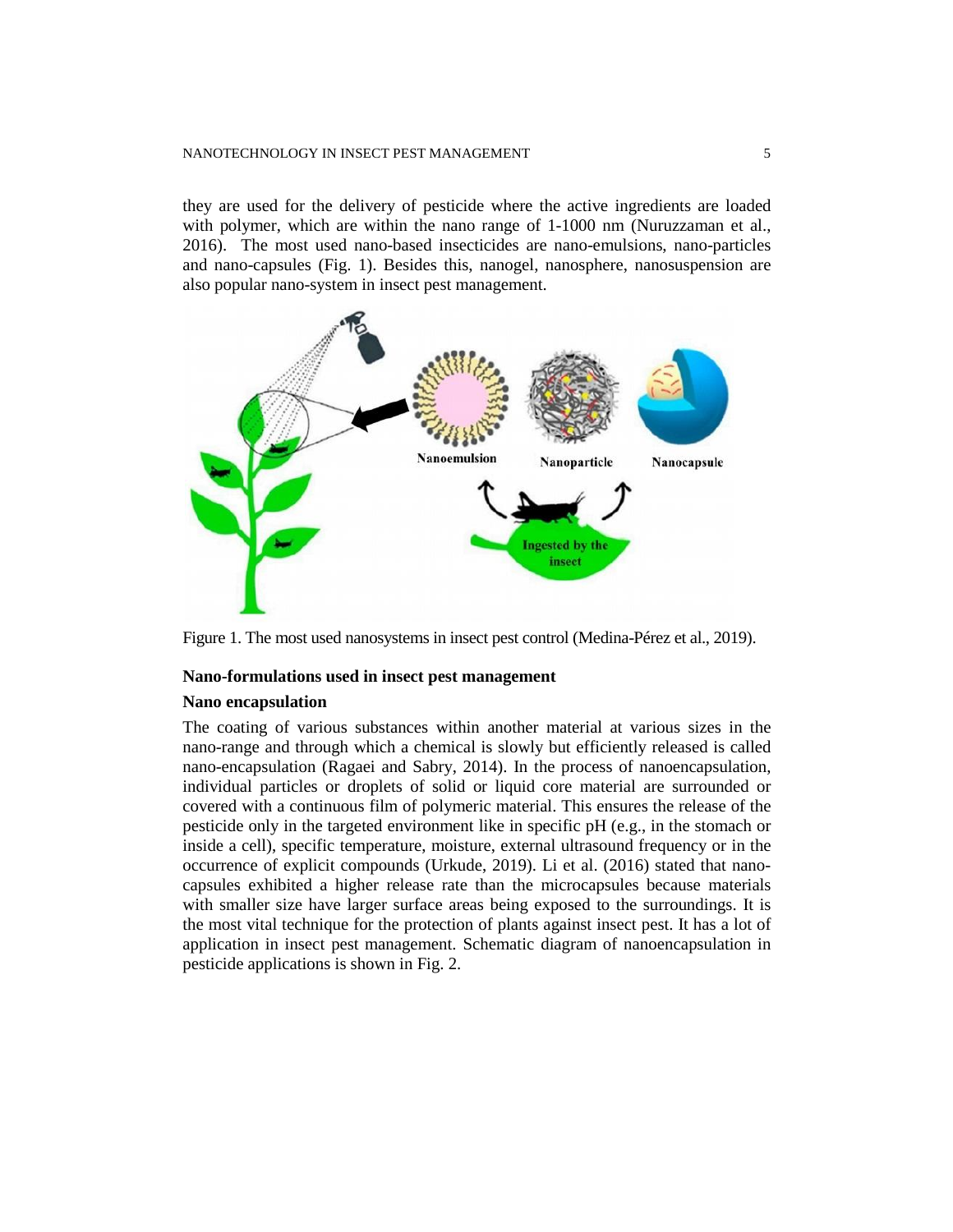

Figure 2. Schematic diagram of nanoencapsulation in insecticide applications (Nuruzzaman et al., 2016)

#### **Nano-emulsion**

Nano-emulsions are also most important formulations to enhance solubility and dissolution properties of poorly water-soluble substances (Wang et al., 2009). They have small droplet size (20-200 nm) and are also referred as mini-emulsions or ultrafine emulsions (Fernandes et al., 2014). In a nano-emulsion, one liquid is dispersed as small spherical droplets into another liquid but required a lesser amount of surfactants about 5-10% (Raju et al., 2019). The smaller droplet size of nanoemulsion confers them stability against sedimentation or creaming and a transparent or translucent optical aspect (Shah et al., 2016). Nenaah (2014) observed that nanoemulsion of Achillea plant's (a flowering plant of Asteraceae family) oil showed higher fumigant toxicity against the larvae and adult of red flour beetle.

### **Nanogel**

Nanogels are aqueous dispersions of hydrogel particles formed by physically or chemically crosslinked polymer networks in the nanoscale size. This nanogel is chemically, thermally and mechanically more stable than natural pheromone and it lowers down the evaporation of the highly volatile pheromone methyl eugenol (ME) and protects it from the degrading by environmental factors like exposure to air, water and sunlight (Raju, 2019.). Bhagat et al. (2013) studied with nano-gelled pheromone for the management of *Bactrocera dorsalis*, a prevalent harmful pest for a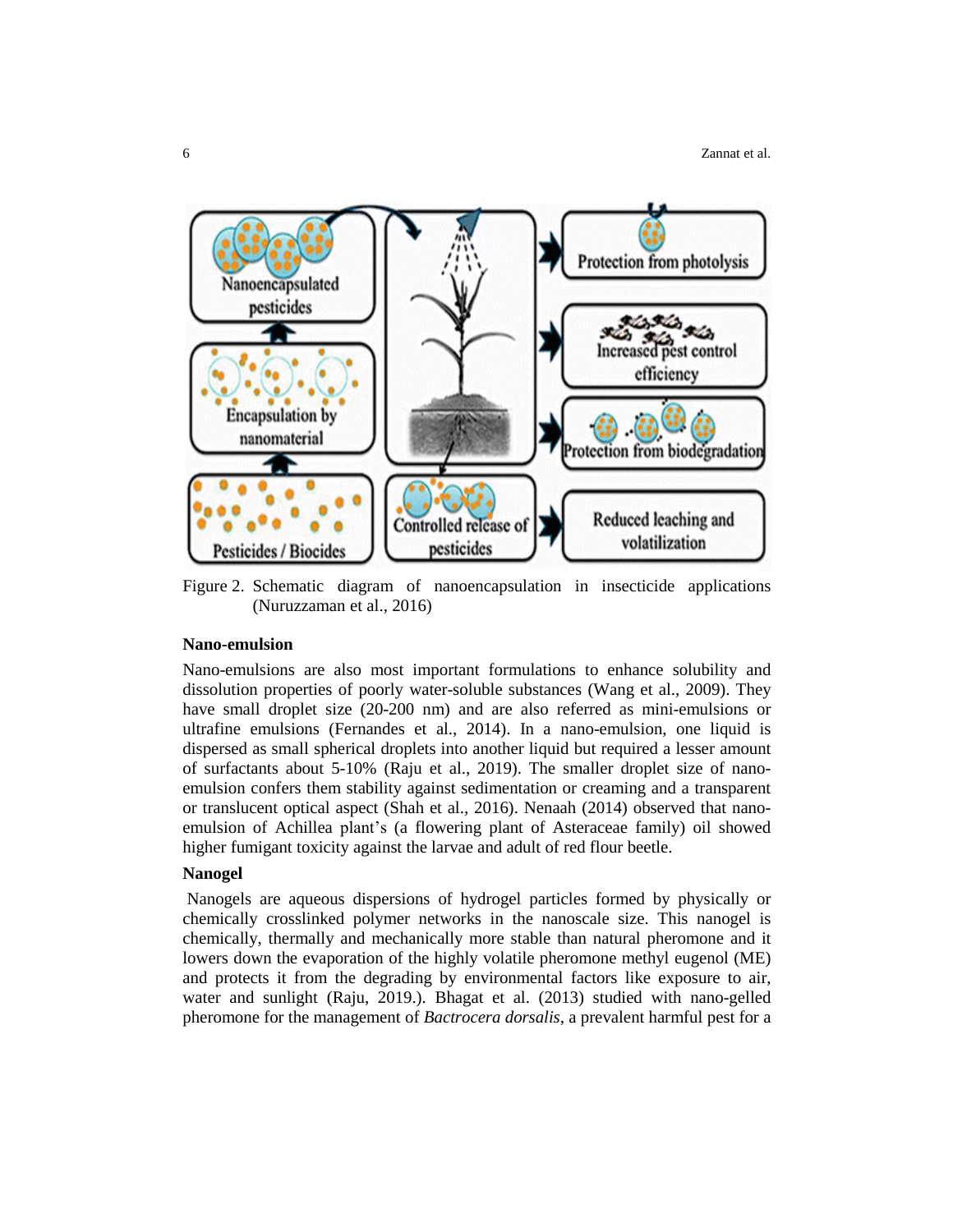number of fruits including guava. They found effective results using nano-gel based pheromone over natural pheromone, methyl eugenol. They also described nanogel as a potential particle for crop protection, long lasting residual activity, excellent efficacy and favorable safety profiles and effective in rainy season.

#### **Metalic nano-particles**

Some of the metal and metal oxide nanoparticles have insecticidal efficacy. Nanostructured alumina, nano-structured gold, nano-silver (Ag), nano-cadmium sulfide (CdS) etc. are very effective against insect pest (Ziaee and Hamzavi, 2013). Debnath et al. (2012) found that amorphous lipophilic silica nanoparticles had toxicity on *Tribolium castaneum*, a stored grain insect pest. Goswami et al. (2010) reported that nano-silica had insecticidal toxicity against some mosquito species that transmit human diseases. According to Chakravarthy et al. (2012), DNA tagged gold nanoparticles are effective against *Spodoptera litura,* fall army warm. Zahir et al. (2012) found in their experiment that silver nanoparticles (Ag NPs) were more effective to control *Sitophilus oryzae,* rice weevil than silver nitrate as well as aqueous extract of *Euphorbia prostrata* (a medicinal plant). Moreover, the required amount of Ag NPs was also less to kill the adult insect (Fig. 3).



Figure 3. LD50 and LD90 of aqueous extract of *Euphorbia prostrata*, silver nitrate solution and synthesized Ag NPs against the adults of *Sitophilus oryzae* (LD: Lethal Dose) (Zahir et al., 2012).

#### **Botanical nano-pesticide**

As consumers demand for safe products widen, interest on developing plant-based insecticides has gained more attention (Omar et al., 2016). Botanicals offer an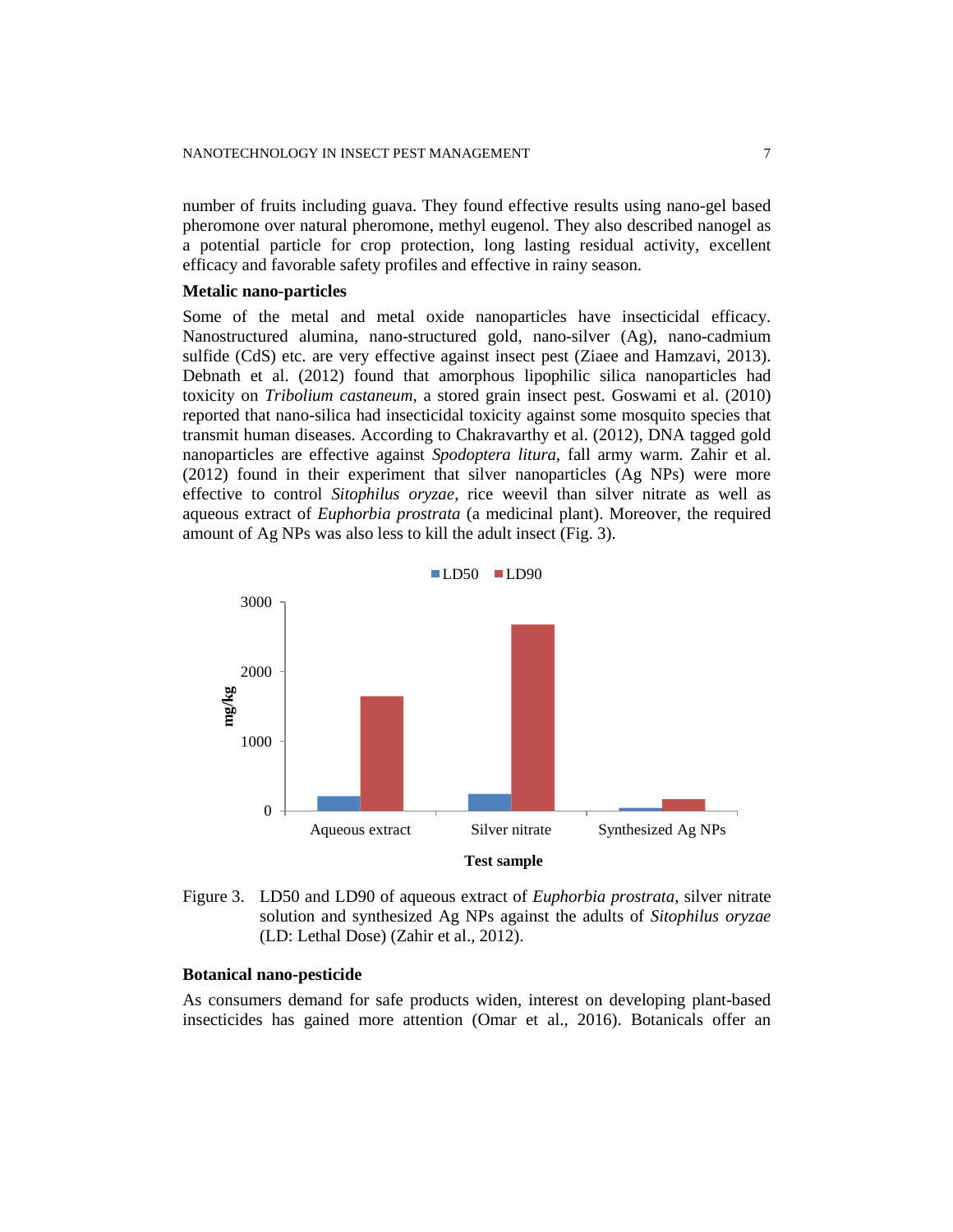environmentally benign solution for the management of insect pests; however, their application is limited due to their low stability in environment (Forim et al., 2013). Nanotechnology offers great promise in this direction and nano-formulations can be used to improve both the stability and effectiveness of these natural products (Ghormade et al., 2011). Nanostructured botanicals such as azadirachtin, rotenone, carvacrol, thymol, curcumin etc are very effective against insect pest (Shah et al., 2016). Forim et al. (2013) observed that nanoparticles loaded with neem (*Azadirachta indica*) spray-dried powder can cause 100% larval mortality of diamondback moth with greater stability against UV.

#### **CONCLUSION**

Although nanotechnology is a recent trend in plant protection sector, the uses of nanotechnology for controlling insect has already been started. Nano-encapsulated insecticides can reduce the loss of insecticide in the environment as they release only in the specific target side. As nano-formulated insecticides have relatively larger surface area, they can efficiently control target insect pest with the lower concentration. A number of nano-particles may have entomotoxic effects on the existing key insect pests, which is yet to be exploited. Furthermore, the synthesis of nanoparticles from biological agents such as plants and microbes is a promising way of ecofriendly management of insect pests. Overall, nano-based insecticides can become a better alternative of conventional insecticide and can reduce the pesticide load in the environment.

#### **REFERENCES**

- Arora, R. and Sandhu, S. (2017). Breeding insect resistant crops for sustainable agriculture. *Springer Singapore*.
- Balaji, A.P.B., Ashu, A., Manigandan, S., Sastry, T.P., Mukherjee, A. and Chandrasekaran, N. (2017). Polymeric nanoencapsulation of insect repellent: evaluation of its bioefficacy on *Culex quinquefasciatus* mosquito population and effective impregnation onto cotton fabrics for insect repellent clothing. *Journal of King Saud University-Science*, 29(4): 517-527.
- Bhagat, D., Samanta, S.K. and Bhattacharya, S. (2013). Efficient management of fruit pests by pheromone nanogels. *Scientific Reports*, 3(1): 1-8.
- Bhan, S., Mohan, L. and Srivastava, C.N. (2018). Nanopesticides: A recent novel ecofriendly approach in insect pest management. *Journal of Entomological Research*, 42(2): 263- 270.
- Chakravarthy, A.K., Bhattacharyya, A., Shashank, P.R., Epidi, T.T. and Doddabasappa, B. (2012). DNA-tagged nano gold: a new tool for the control of the armyworm, *Spodoptera litura* Fab. (Lepidoptera: Noctuidae). *African Journal of Biotechnology*, 11(38): 9295-9301.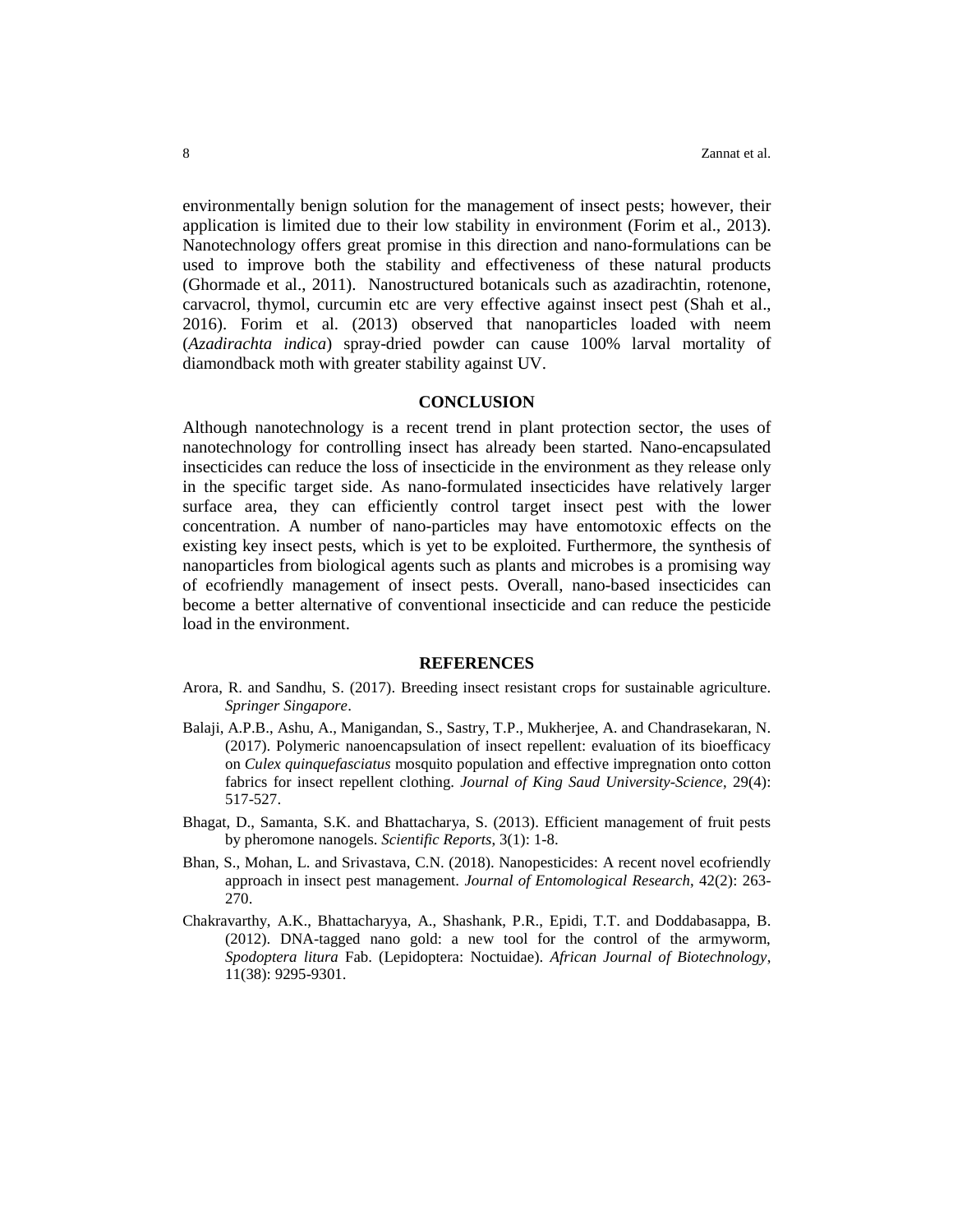- Chandra, J.H., Raj, L.A., Namasivayam, S.K.R. and Bharani, R.A. (2013). Improved pesticidal activity of fungal metabolite from *Nomureae rileyi* with chitosan nanoparticles. Proceedings of *International Conference on Advanced Nanomaterials & Emerging Engineering Technologies.* Pp. 387-390
- Chhipa, H. (2017). Nanofertilizers and nanopesticides for agriculture. *Environmental Chemistry Letters*, 15(1): 15-22.
- Chowdappa, P. and Gowda, S. (2013). Nanotechnology in crop protection: status and scope. *Pest Management in Horticultural Ecosystems*, 19(2): 131-151.
- Debnath, N., Das, S., Patra, P., Mitra, S. and Goswami, A. (2012). Toxicological evaluation of entomotoxic silica nanoparticle. *Toxicological & Environmental Chemistry*, 94(5): 944-951.
- Elek, N., Hoffman, R., Raviv, U., Resh, R., Ishaaya, I. and Magdassi, S. (2010). Novaluron nanoparticles: Formation and potential use in controlling agricultural insect pests. *Colloids and Surfaces A: Physicochemical and Engineering Aspects*, 372(1-3): 66-72.
- FAO. (2021). News Article: New standards to curb the global spread of plant pests and diseases.
- Fernandes, C.P., de Almeida, F.B., Silveira, A.N., Gonzalez, M.S., Mello, C.B., Feder, D. and Falcão, D.Q. (2014). Development of an insecticidal nanoemulsion with *Manilkara subsericea* (Sapotaceae) extract. *Journal of Nanobiotechnology*, 12(1): 1-9.
- Forim, M.R., Costa, E.S., Da Silva, M.F.D.G.F., Fernandes, J.B., Mondego, J.M. and Boica Junior, A.L. (2013). Development of a new method to prepare nano-/microparticles loaded with extracts of *Azadirachta indica*, their characterization and use in controlling *Plutella xylostella*. *Journal of Agricultural and Food Chemistry*, 61(38): 9131-9139.
- Ghormade, V., Deshpande, M.V. and Paknikar, K.M. (2011). Perspectives for nanobiotechnology enabled protection and nutrition of plants. *Biotechnology Advances*, 29(6): 792-803.
- Gogos, A., Knauer, K. and Bucheli, T.D. (2012). Nanomaterials in plant protection and fertilization: current state, foreseen applications, and research priorities. *Journal of Agricultural and Food Chemistry*, 60(39): 9781-9792.
- Goswami, A., Roy, I., Sengupta, S. and Debnath, N. (2010). Novel applications of solid and liquid formulations of nanoparticles against insect pests and pathogens. *Thin Solid Films*, 519(3): 1252-1257.
- Hua, K.H., Wang, H.C., Chung, R.S. and Hsu, J.C. (2015). Calcium carbonate nanoparticles can enhance plant nutrition and insect pest tolerance. *Journal of Pesticide Science*, 40(4): 208-213.
- Jamal, M., Moharramipour, S., Zandi, M. and Negahban, M. (2013). Efficacy of nanoencapsulated formulation of essential oil from *Carum copticum* seeds on feeding behavior of *Plutellaxylostella* (Lep.: Plutellidae). *Journal of Entomological Society of Iran*, 33(1):23-31.
- Kah, M. and Hofmann, T. (2014). Nanopesticide research: current trends and future priorities. *Environment International*, 63: 224-235.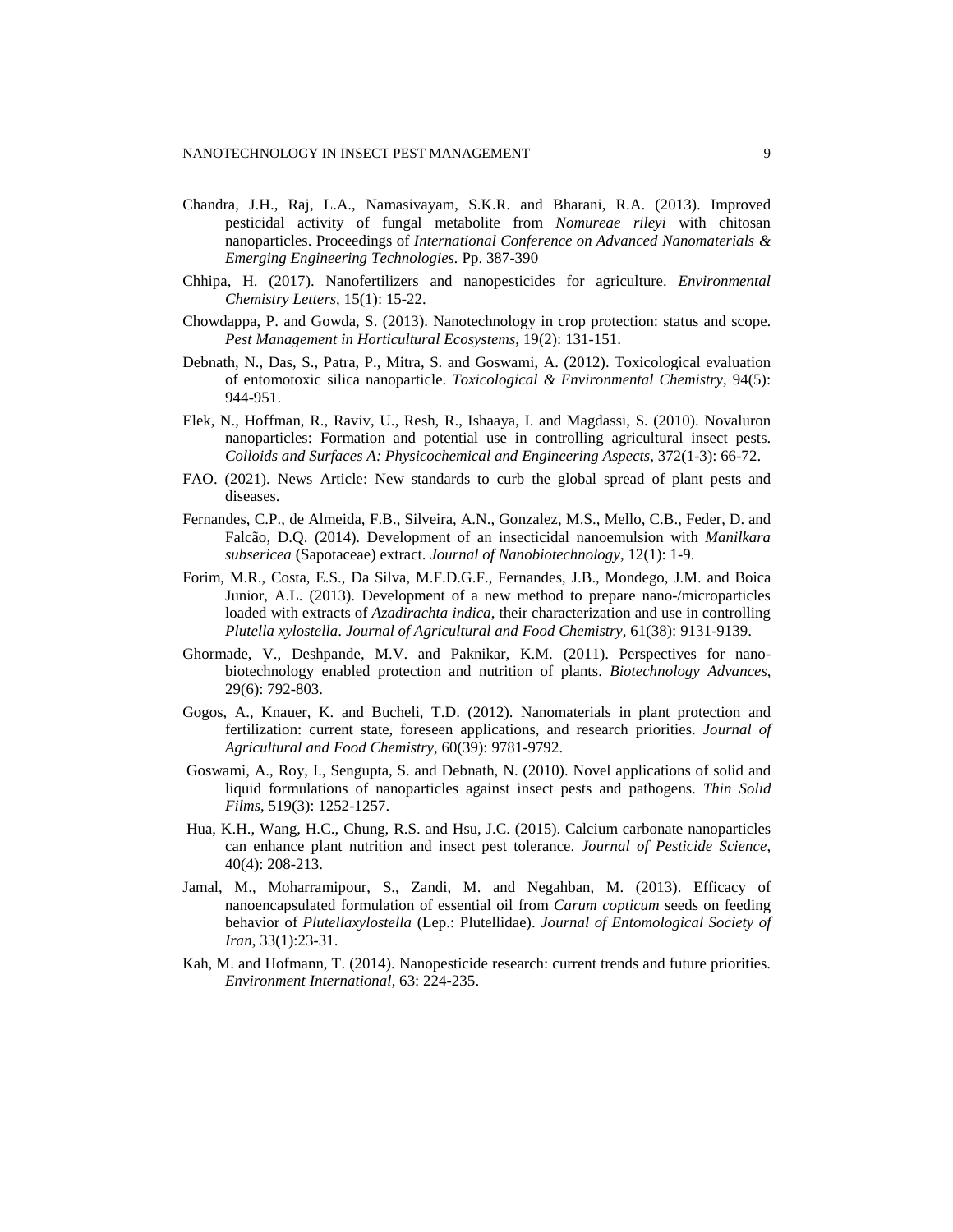- Kang, M.A., Seo, M.J., Hwang, I.C., Jang, C., Park, H.J., Yu, Y.M. and Youn, Y.N. (2012). Insecticidal activity and feeding behavior of the green peach aphid, *Myzus persicae*, after treatment with nano types of pyrifluquinazon. *Journal of Asia-Pacific Entomology*, 15(4): 533-541.
- Khan, A., Shah, M. and Majid, S. (2015). Arthropod Natural Enemy: Pesticide Interaction. *Daya Publishing House*.
- Khan, M.R. and Rizvi, T.F. (2014). Nanotechnology: scope and application in plant disease management. *The Plant Pathology Journal*, 13(3): 214-231.
- Kumar, R., Nair, K.K., Alam, M., Gogoi, R., Singh, P.K., Srivastava, C. and Goswami, A. (2015). Development and quality control of nanohexaconazole as an effective fungicide and its biosafety studies on soil nitifiers. *Journal of Nanoscience and Nanotechnology*, 15(2): 1350-1356.
- Li, D., Liu, B., Yang, F., Wang, X., Shen, H. and Wu, D. (2016). Preparation of uniform starch microcapsules by premix membrane emulsion for controlled release of avermectin. *Carbohydrate Polymers*, 136: 341-349.
- Li, L.S., Hu, J., Yang, W. and Alivisatos, A.P. (2001). Band gap variation of size-and shapecontrolled colloidal CdSe quantum rods. *Nano Letters*, 1(7): 349-351.
- Mattos, B.D., Tardy, B.L., Magalhães, W.L. and Rojas, O.J. (2017). Controlled release for crop and wood protection: Recent progress toward sustainable and safe nanostructured biocidal systems. *Journal of Controlled Release*, 262: 139-150.
- Medina-Pérez, G., Fernández-Luqueño, F., Campos-Montiel, R.G., Sánchez-López, K.B., Afanador-Barajas, L.N. and Prince, L. (2019). Nanotechnology in crop protection: Status and future trends. In: *Nano-biopesticides Today and Future Perspectives,* Academic Press. Pp. 17-45.
- Nenaah, G.E. (2014). Chemical composition, toxicity and growth inhibitory activities of essential oils of three Achillea species and their nano-emulsions against *Tribolium castaneum* (Herbst). *Industrial Crops and Products*, 53: 252-260.
- Niemeyer, B.A., Bergs, C., Wissenbach, U., Flockerzi, V. and Trost, C. (2001). Competitive regulation of CaT-like-mediated Ca2+ entry by protein kinase C and calmodulin. *Proceedings of the National Academy of Sciences*, 98(6): 3600-3605.
- Nuruzzaman, M.D., Rahman, M.M., Liu, Y. and Naidu, R. (2016). Nanoencapsulation, nanoguard for pesticides: a new window for safe application. *Journal of Agricultural and Food Chemistry*, 64(7): 1447-1483.
- Ragaei, M. and Sabry, A.K.H. (2014). Nanotechnology for insect pest control. *International Journal of Science, Environment and Technology*, 3(2): 528-545.
- Rajna, S., Paschapur, A.U. and Raghavendra, K.V. (2019). Nanopesticides: Its scope and utility in pest management. *Indian Farmer*, 6: 17-21.
- Raju, S.V.S. (2019). Recent Trends in Insect Pest Managemen*t*. *AkiNik Publications*.
- Saini, P., Gopal, M., Kumar, R. and Srivastava, C. (2014). Development of pyridalyl nanocapsule suspension for efficient management of tomato fruit and shoot borer (*Helicoverpa armigera*). *Journal of Environmental Science and Health, Part B*, 49(5): 344-351.